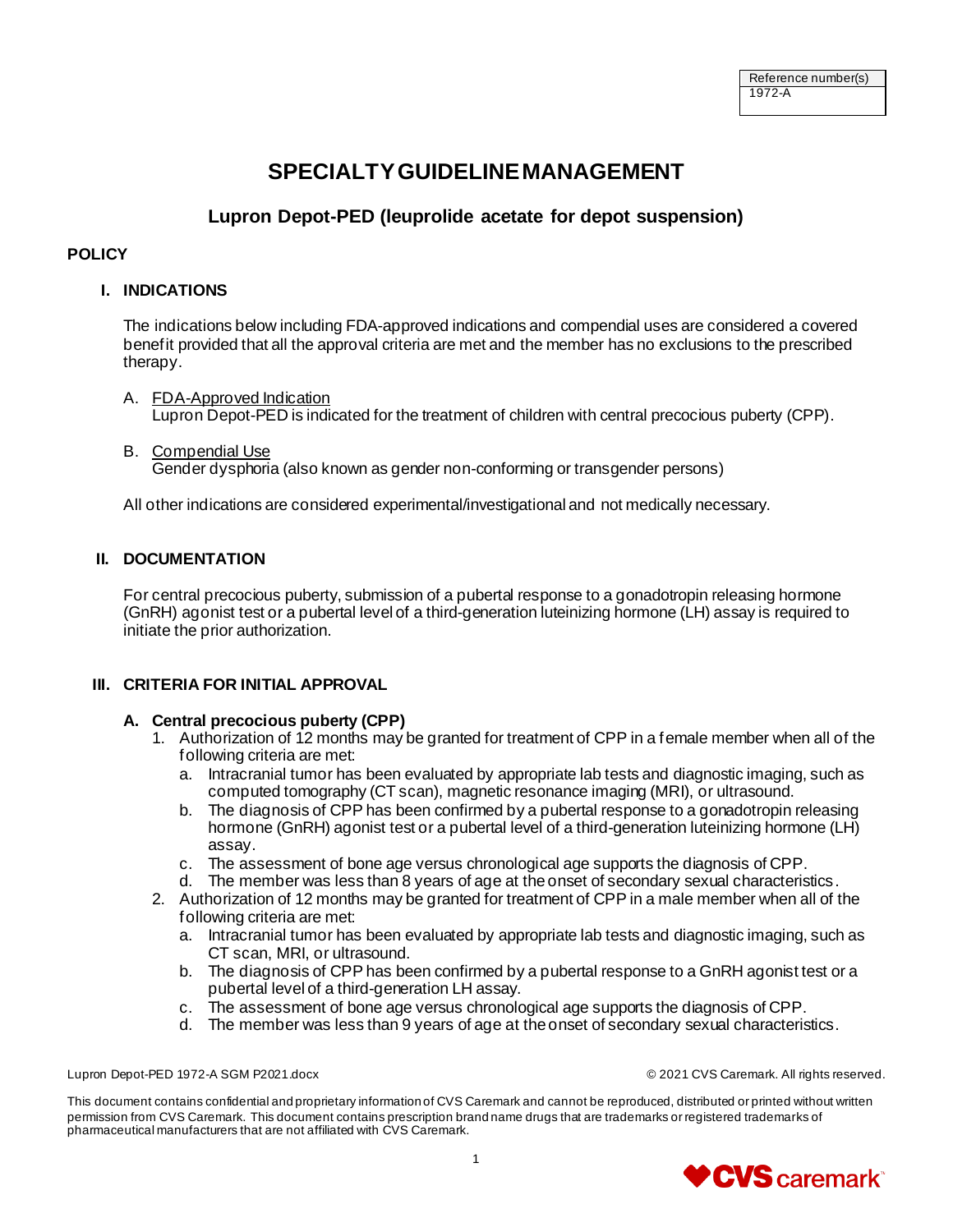#### **B. Gender dysphoria**

- 1. Authorization of 12 months may be granted for pubertal hormonal suppression in an adolescent member when all of the following criteria are met:
	- a. The member has a diagnosis of gender dysphoria.
	- b. The member has reached Tanner stage 2 of puberty or greater.
- 2. Authorization of 12 months may be granted for gender transition when all of the following criteria are met:
	- a. The member has a diagnosis of gender dysphoria.
	- b. The member will receive Lupron Depot-PED concomitantly with gender-affirming hormones.

#### **IV. CONTINUATION OF THERAPY**

#### **A. Central precocious puberty (CPP)**

- 1. Authorization of up to 12 months may be granted for continuation of therapy for CPP in a female member if the member is currently less than 12 years of age and the member meets both of the following:
	- a. The member is currently receiving the requested medication through a paid pharmacy or medical benefit.
	- b. The member is not experiencing treatment failure such as clinical pubertal progression, lack of growth deceleration, and continued excessive bone age advancement.
- 2. Authorization of up to 12 months may be granted for continuation of therapy for CPP in a male member if the member is currently less than 13 years of age and the member meets both of the following:
	- a. The member is currently receiving the requested medication through a paid pharmacy or medical benefit.
	- b. The member is not experiencing treatment failure such as clinical pubertal progression, lack of growth deceleration, and continued excessive bone age advancement.

#### **B. Gender Dysphoria**

All members (including new members) requesting authorization for continuation of therapy must meet all initial authorization criteria.

# **V. REFERENCES**

- 1. Lupron Depot-PED [package insert]. North Chicago, IL: AbbVie Inc.; May 2017.
- 2. Kletter GB, Klein KO, Wong YY. A pediatrician's guide to central precocious puberty. *Clin Pediatr.*  2015;54:414-424.
- 3. Carel J, Eugster EA, Rogol A, et al. Consensus statement on the use of gonadotropin-releasing hormone analogs in children. *Pediatrics*. 2009;123:e752-e762.
- 4. Bangalor Krishna K, Fuqua JS, Rogol AD, et al. Use of gonadotropin-releasing hormone analogs in children: Update by an international consortium. *Horm Res Paediatr*. 2019;91(6):357-372.
- 5. Houk CP, Kunselman AR, Lee PA. Adequacy of a single unstimulated luteinizing hormone level to diagnose central precocious puberty in girls. *Pediatrics*. 2009;123:e1059-e1063.
- 6. Kaplowitz P, Bloch C, the Section on Endocrinology. Evaluation and referral of children with signs of early puberty. *Pediatrics.* 2016;137:e20153732.
- 7. Hembree WC, Cohen-Kettenis PT, Gooren L, et al. Endocrine Treatment of Gender-Dysphoric/Gender-Incongruent Persons: An Endocrine Society Clinical Practice Guideline. *J Clin Endocrinol Metab.* 2017:102(11):3869–3903.
- 8. Gender Identity Research and Education Society. Guidance for GPs and other clinicians on the treatment of gender variant people. UK Department of Health. Published March 10, 2008.

Lupron Depot-PED 1972-A SGM P2021.docx © 2021 CVS Caremark. All rights reserved.

This document contains confidential and proprietary information of CVS Caremark and cannot be reproduced, distributed or printed without written permission from CVS Caremark. This document contains prescription brand name drugs that are trademarks or registered trademarks of pharmaceutical manufacturers that are not affiliated with CVS Caremark.